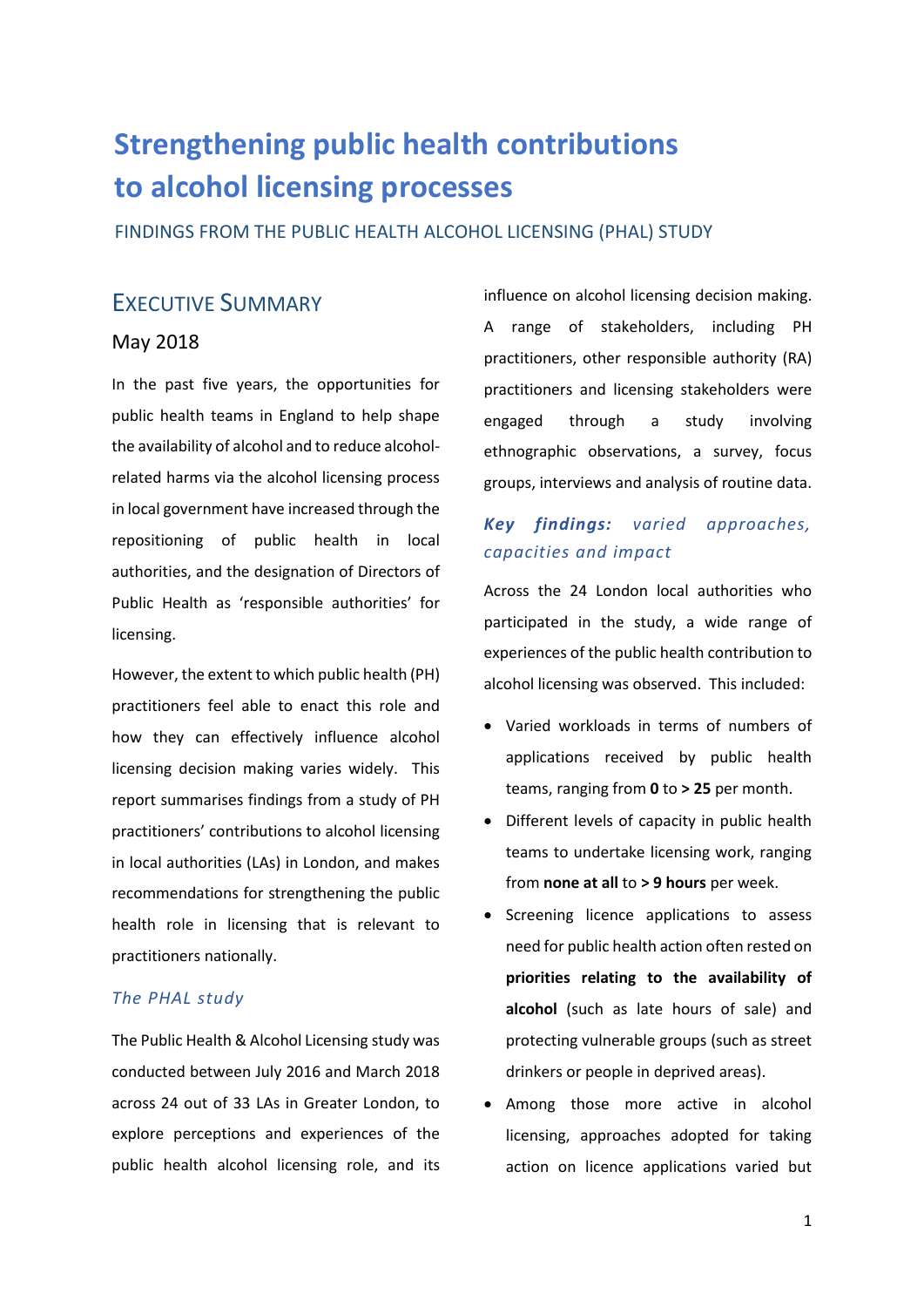often involved **attempts to negotiate** with applicants either before or after submitting a full representation.

- **Multiple types of data** and information were used across areas to support public health representations, but often included one or more of: crime and ambulance statistics at postcode level; local or national research evidence; local alcohol policies eg Statement of Licensing Policy (SLP); and data on costs of treating alcohol-related conditions.
- While some PH practitioners felt they did not have much influence over licensing subcommittee decision making, some level of impact was recorded for **84%** of applications on which PH practitioners took action (negotiation and/or representation).

## *Key findings: factors influencing public health contributions*

Across the study, several factors were identified as shaping the extent to which PH practitioners contributed to the alcohol licensing process, and perceptions of their influence over decision making. These were:

 **The status of public health as a responsible authority.** Without a health licensing objective, many stakeholders felt public health was limited in its licensing role. However, some PH practitioners demonstrated how it is possible to build up their influence over time without specific health objectives.

- **Relationships with other responsible authorities**. Regular engagement between public health and other RAs, through meetings, shared roles or co-located working seems to shape perceptions of the value and influence of public health licensing contributions.
- **What evidence counts in the decisionmaking process**. Many PH practitioners were concerned about having their representations challenged in licensing hearings. There were often tensions between the population level perspective of public health and expectations for premisesspecific evidence for licensing decision making. However, some PH practitioners illustrated effective use of different information, including a toolkit developed by Safe Sociable London Partnership, data from Greater London Authority's 'SafeStats' database and other sources.
- **Contributing to broader licensing policy**, such as the SLP or cumulative impact policies was viewed as a valuable way for public health to influence licensing. In turn, PH practitioners described using these policies as resources to support representations against applications.
- **Resources and capacity** were inevitable factors shaping the ability of PH practitioners to undertake licensing work, reflecting competing priorities within public health and the broader council, in the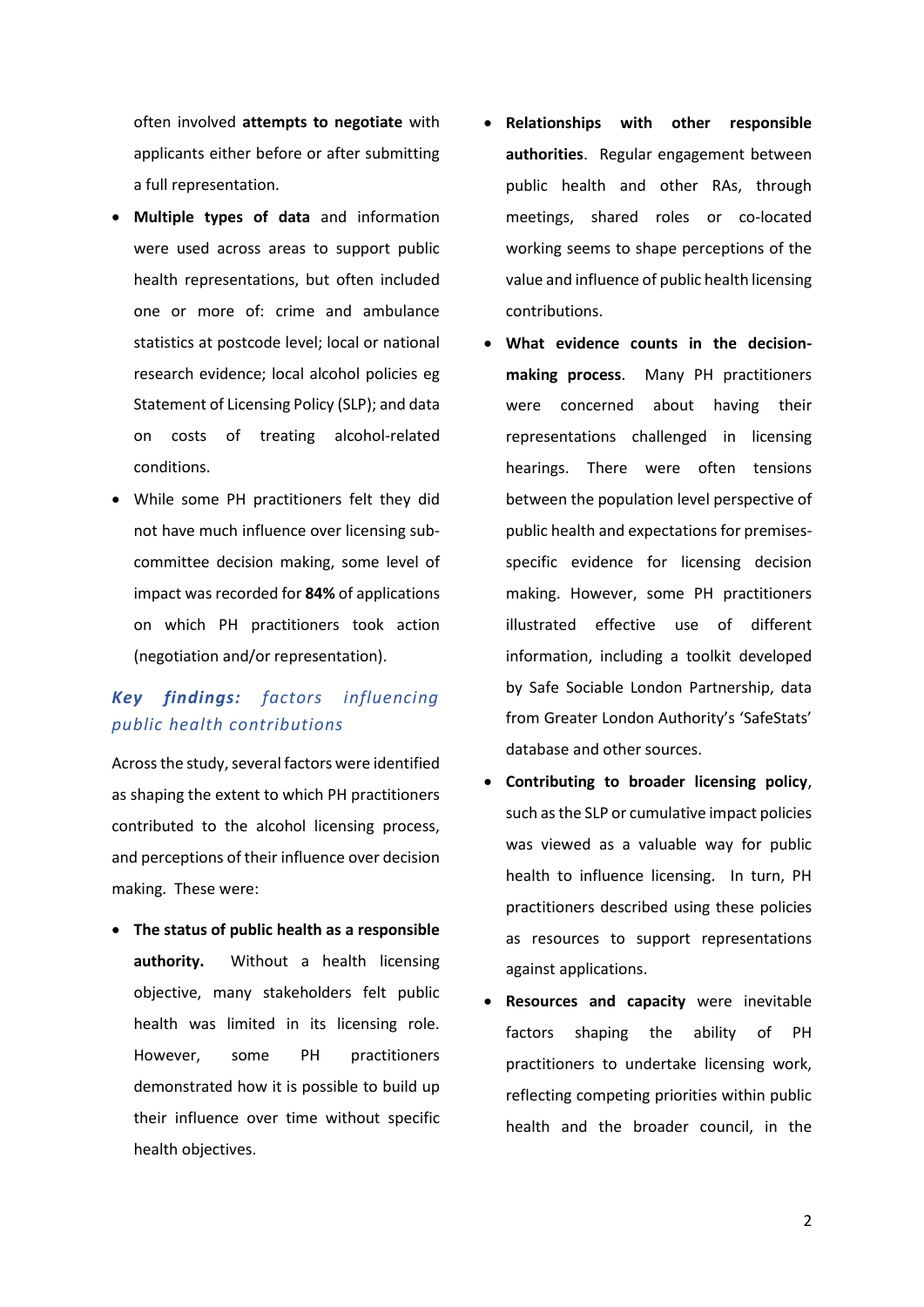current climate of austerity, and loss of institutional knowledge with staff turnover.

#### *Recommendations:*

We identified steps that PH practitioners can take to strengthen their alcohol licensing contributions, reflecting existing levels of engagement:

**1.** Engage regularly with other RAs, through meetings or co-located working, and in development of licensing policy.

- **2.** Build up a database of relevant evidence and resources from both local and national sources.
- **3.** Identify ways to share best practice and examples of licensing work with PH practitioners from other areas.
- **4.** Improve communication by presenting evidence in public health representations clearly and succinctly, suitable for the nonspecialist.

#### **FURTHER RESOURCES**

The key steps to strengthening public health contributions to alcohol licensing are illustrated in an infographic, available to download here:<http://sphr.lshtm.ac.uk/phal/>



#### The **full report** for the PHAL study is also available at:<http://sphr.lshtm.ac.uk/phal/>

Results from the study are also published in a paper in the **Journal of Public Health**:

REYNOLDS, J., MCGRATH, M, … & LOCK, K. (2018). 'A true partner around the table?' Perceptions of how to strengthen public health's contributions to the alcohol licensing process. *Journal of Public Health***,** <https://doi.org/10.1093/pubmed/fdy093>